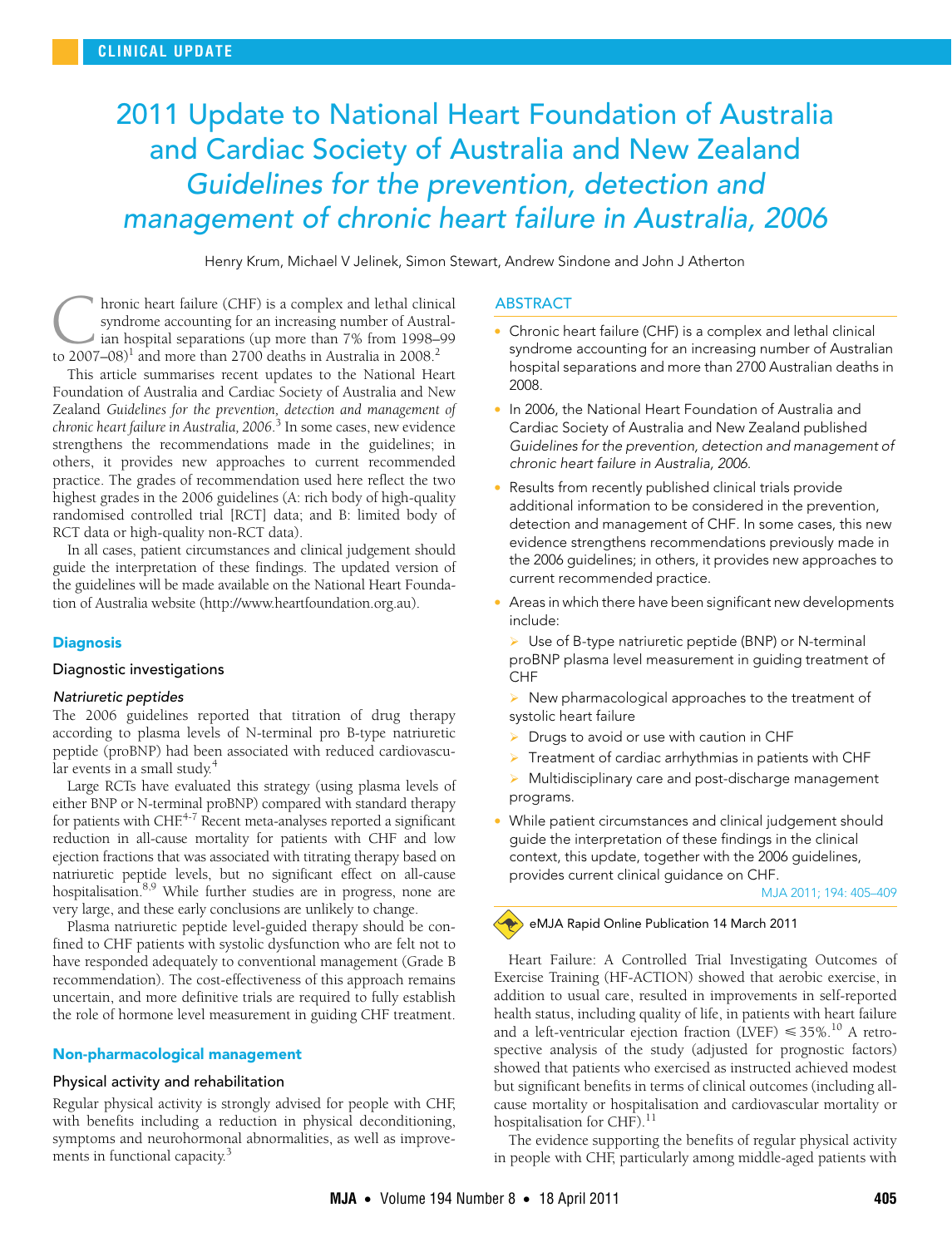systolic heart failure, has strengthened in recent years. The recommendation in the 2006 guidelines that all patients be referred to a specifically designed physical activity program, if available, stands (Grade A recommendation).

Uncertainty remains about the benefit of physical activity in older patients and those with CHF associated with preserved leftventricular systolic function.

# Pharmacological therapy

#### Treatment of symptomatic systolic heart failure

### β-Blockers

The 2006 guidelines recommended use of β-blockers that have been evaluated in large-scale CHF trials, unless not tolerated or contraindicated, for all patients with systolic CHF who remain mildly to moderately symptomatic despite appropriate doses of an angiotensin-converting enzyme inhibitor (ACEI). Such β-blockers were also recommended for patients with symptoms of advanced CHF.

More recently, nebivolol (a selective β1 receptor antagonist) has been approved for use in Australia for the treatment of stable CHF. It has been found to be safe and effective in elderly patients with either relatively preserved or impaired ejection fraction,  $12-14$  $12-14$ and may be considered an appropriate β-blocker for treating stable CHF in patients aged 70 years or older (Grade B recommendation).

### Angiotensin II receptor antagonists

Angiotensin II receptor antagonists (ARAs) can be used as an alternative for patients who do not tolerate ACEIs due to kininmediated adverse effects (eg, cough), and they should also be considered for reducing morbidity and mortality in patients with systolic CHF who remain symptomatic despite receiving ACEIs.<sup>[3](#page-3-2)</sup>

A recent study demonstrated that a higher dose of an ARA (losartan) is superior to a lower dose in reducing death or admission for heart failure for patients with systolic CHF who do not tolerate ACEIs.<sup>15</sup> These findings suggest that maximising renin–angiotensin system (RAS) blockade provides additional clinical benefit in such patients, and reinforces existing guideline recommendations to aim for target doses of RAS blockers as used in the major clinical outcome trials, if possible.

#### Aldosterone antagonists

The 2006 guidelines indicated that aldosterone receptor antagonists such as spironolactone may provide benefit by reducing allcause mortality and symptoms in patients with advanced CHF.

A study of the selective aldosterone antagonist eplerenone in patients with systolic heart failure and mild (New York Heart Association [NYHA] Class II) symptoms was recently halted when it reached a prespecified threshold for benefit with regard to the study's primary composite end point of cardiovascular mortality and hospitalisation for heart failure.[16](#page-4-10)

Aldosterone blockade with eplerenone should therefore be considered in patients with systolic heart failure who still have mild (NYHA Class II) symptoms despite receiving standard therapies (ACEIs, β-blockers) (Grade B recommendation).

# Polyunsaturated fatty acids

A recent trial showed a small reduction in mortality and hospital admissions for cardiovascular reasons for patients with CHF who were treated with omega-3-acid ethyl esters versus placebo (in

addition to usual therapy in both arms of the trial).<sup>17</sup> Symptomatic CHF patients in this study were primarily, but not exclusively, those with an LVEF  $\leq 40\%$ .

Based on this evidence, polyunsaturated fatty acids should be considered as a second-line agent for patients with CHF who remain symptomatic despite standard therapy, which should include ACEIs (or ARAs) and β-blockers if tolerated (Grade B recommendation).

#### Direct sinus node inhibitors

A study of the direct sinus node inhibitor ivabradine versus placebo has recently demonstrated improvements in terms of the primary composite end point of cardiovascular mortality and hospitalisation for heart failure in patients with symptomatic systolic heart failure, sinus rhythm (heart rate  $\geq 70$  beats/min) and recent hospitalisation for heart failure.<sup>18</sup> This benefit was largely due to a reduction in hospitalisations, and was additional to patients already being on the highest tolerated dose of background β-blockers (although only 26% were being treated with the target dose). A similar earlier study, using a heart rate cut-off of 60 beats/ min in sinus rhythm, had failed to show an impact on its primary end point.<sup>19</sup>

It is therefore recommended that direct sinus node inhibition with ivabradine be considered for CHF patients with impaired systolic function and a recent hospitalisation for heart failure who are in sinus rhythm, where their heart rate remains  $\geq 70$  beats/min despite efforts to maximise dosage of background β-blockers (Grade B recommendation).

#### Iron

Iron deficiency is common in patients with CHF, and is usually associated with anaemia. A recent study has demonstrated reduced symptoms and improved submaximal exercise tolerance and quality of life with use of intravenous ferric carboxymaltose (in addition to standard therapies) in iron-deficient patients with  $CHE<sup>20</sup>$  $CHE<sup>20</sup>$  $CHE<sup>20</sup>$ 

Iron deficiency should be looked for and treated in patients with CHF to reduce symptoms and improve exercise tolerance and quality of life (Grade B recommendation).

### Drugs to avoid or use with caution in CHF

The 2006 guidelines listed a number of drugs to be avoided in treating patients with CHF. Based on recent trial evidence, the following drugs should be added to that list.

• Dronedarone: associated with increased mortality in patients with NYHA Class IV CHF, or in those with NYHA Class II–III CHF with a recent decompensation requiring hospitalisation, $21$  and is contraindicated in such patients.

• Trastuzumab: associated with the development of reduced LVEF and heart failure.<sup>22</sup> It is contraindicated in patients with symptomatic heart failure or reduced LVEF (< 45%). Baseline and periodic evaluation of cardiac status including assessment of LVEF should occur if used in patients for whom it is not contraindicated.

• Tyrosine kinase inhibitors such as sunitinib: associated with hypertension, reduced LVEF and heart failure.<sup>23</sup> The risk–benefit profile of these agents needs to be considered for patients with a history of symptomatic heart failure or cardiac disease. Baseline and periodic evaluation of LVEF should be considered in patients treated with these agents, especially in the presence of cardiac risk factors.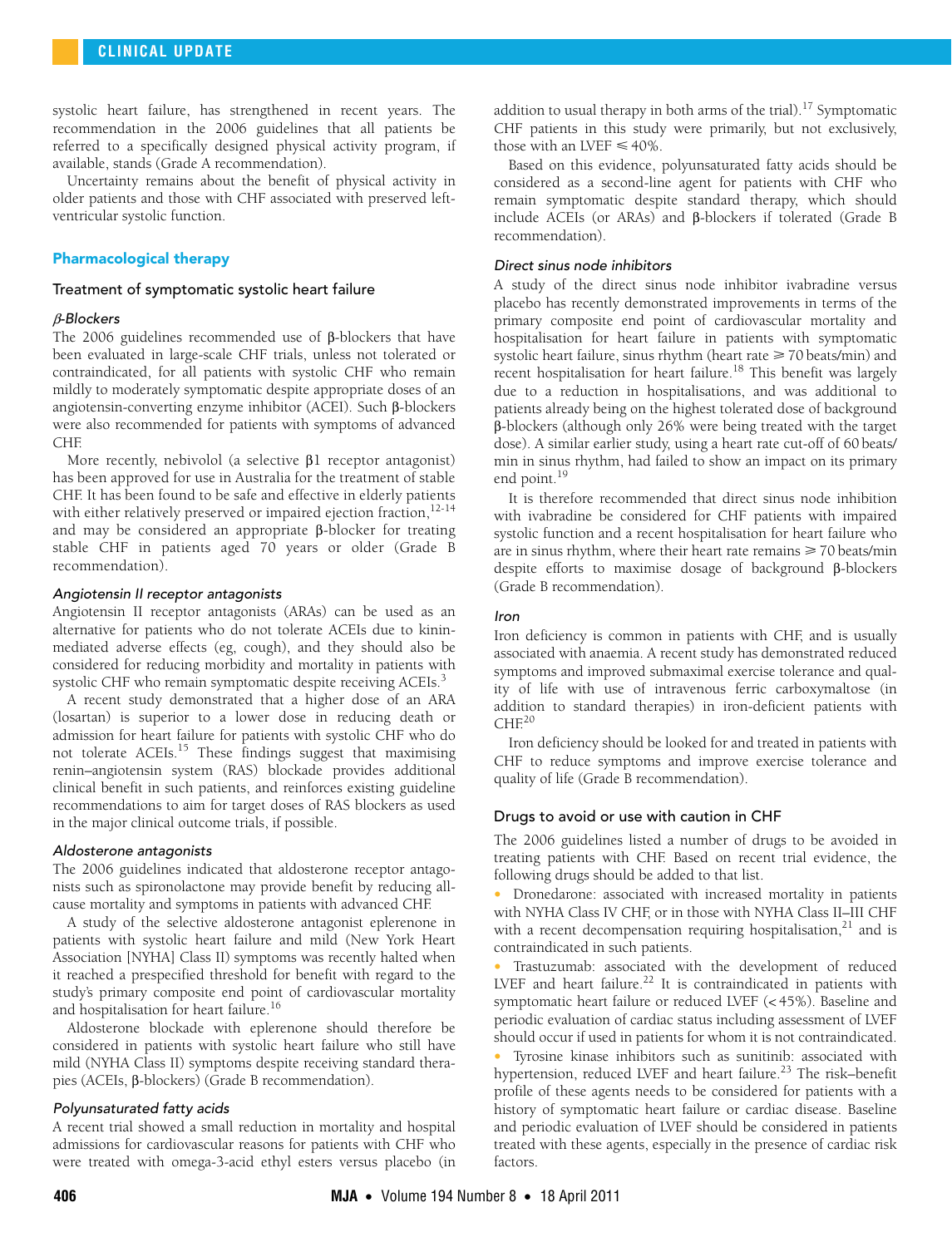• Moxonidine (sustained release): associated with increased mortality in patients with heart failure and is contraindicated in such patients[.24](#page-4-18)

While the 2006 guidelines suggested that metformin should be avoided in patients with CHF, it appears to be safe in recent analyses of patients with heart failure, except in cases of concomitant renal impairment. $^{25}$  $^{25}$  $^{25}$ 

#### Outpatient treatment of advanced systolic heart failure

#### Positive inotropic agents

The 2006 guidelines suggested several inotropic agents (including dobutamine and dopamine) for short-term use in patients with acute haemodynamic compromise. In addition, it was suggested that levosimendan (a calcium-sensitising inotropic agent) may be superior to dobutamine in the treatment of advanced heart failure, although there was a lack of evidence to confirm the place of levosimendan in the management of decompensated CHF.

Further studies have suggested that levosimendan may improve clinical status and haemodynamic parameters in patients with acutely decompensated CHF.<sup>[26](#page-4-20),27</sup> However, the Survival of Patients With Acute Heart Failure in Need of Intravenous Inotropic Support (SURVIVE) study showed no improvements in survival at 180 days with levosimendan compared with dobutamine in acute decompensated heart failure, although secondary analyses showed a small improvement in survival at 7 and 30 days.<sup>[28](#page-4-22)</sup>

Levosimendan is available in Australia on a compassionate-use basis. It should be reserved for patients who do not respond to dobutamine or for those in whom dobutamine is contraindicated because of arrhythmia or myocardial ischaemia.

#### **Devices**

#### Biventricular pacing

The 2006 guidelines stated that biventricular pacing, or cardiacresynchronisation therapy (CRT), should be considered in patients who fulfil all the following criteria:

- NYHA Class III–IV symptoms despite optimal medical therapy
- Dilated heart failure with an ejection fraction  $\leq 35\%$
- QRS duration  $\geq 120$  ms
- Sinus rhythm.

Three RCTs have reported favourable effects of CRT on leftventricular remodelling in patients with relatively asymptomatic or mildly symptomatic heart failure associated with left-ventricular systolic dysfunction and a wide QRS complex.<sup>29-[31](#page-4-24)</sup> One of these trials found that prophylactic CRT in combination with an implantable cardioverter defibrillator (ICD) resulted in a 34% reduction in risk of death or heart failure events, with the benefit driven by a  $41\%$  reduction in heart failure events.<sup>[29](#page-4-23)</sup> All patients had a history of heart failure symptoms, with the majority being symptomatic at the time of enrolment. A significantly greater benefit was observed in patients with a QRS duration  $\geq 150$  ms. There was no difference in mortality; however, the study was not powered to determine this.

A more recent study reported a significant 25% reduction in risk of death and a 32% reduction in hospitalisation for heart failure with combined ICD–CRT, compared with ICD therapy alone, in patients with mild to moderately symptomatic systolic heart failure associated with a wide QRS complex. A significant benefit was seen in patients with NYHA Class II symptoms.<sup>32</sup> Although there

were more early adverse events with combined ICD–CRT, including lead dislodgement and coronary sinus dissection, a greater benefit was seen in patients with a QRS duration  $\geq 150$  ms and in the presence of a left bundle branch block pattern.<sup>32</sup>

In addition to the 2006 recommendations for CRT, for patients in whom implantation of an ICD is planned to reduce the risk of sudden death, it is reasonable to also consider CRT to reduce the risk of death and heart failure events if the LVEF is  $\leqslant$  30% and the ORS duration is  $\geq 150$  ms (left bundle branch block morphology), with associated mild symptoms (NYHA Class II) despite optimal medical therapy (Grade A recommendation).

#### **Surgery**

# Surgical ventricular reconstruction

At the time of writing the 2006 guidelines, a number of methods to restore normal mass-to-volume ratio in patients with severe leftventricular dilatation were under investigation, including leftventricular free-wall excision.

A recent trial examined whether the routine addition of surgical ventricular reconstruction to coronary artery bypass grafting (CABG) decreases rates of death or hospitalisation for cardiac causes, compared with CABG alone. The study demonstrated that the reduction in left-ventricular volumes that occurred with the combined approach was not associated with a clinical benefit,  $33$ suggesting that routine addition of surgical ventricular reconstruction to CABG to restore left-ventricular volume should not be recommended as a treatment for CHF.

### Acute exacerbations of CHF

#### Management of decompensated CHF

#### Non-invasive assisted ventilation

Continuous positive airway pressure (CPAP) and bilevel positive airway pressure (BiPAP) ventilation have a well defined role in management of acute pulmonary oedema, but there has been limited trial evidence to support their use in decompensation. Their use in this context has been largely confined to the overlap syndrome, where pulmonary oedema and poor oxygenation are dominant clinical issues in decompensation.<sup>3</sup>

A recent meta-analysis has suggested that both CPAP and BiPAP ventilation reduce the need for invasive ventilation in patients with acute pulmonary oedema.<sup>34</sup> CPAP is generally the first-line modality, but BiPAP is useful in patients with coexistent type II respiratory failure with hypercapnoea as well as acute pulmonary oedema. A subsequent RCT found that, although the use of noninvasive ventilation was associated with a reduction in symptoms and metabolic disturbance, there was no significant difference in 7-day mortality.[35](#page-4-28)

In light of available data, both CPAP and BiPAP ventilation should be considered in the management of acute exacerbations of CHF, particularly acute pulmonary oedema (Grade A recommendation).

#### Heart failure with preserved systolic function

Suggested treatments for heart failure with preserved systolic function (HFPSF), or diastolic heart failure, have focused on aggressive risk-factor modification, including blood pressure reduction and glycaemic control.<sup>3</sup>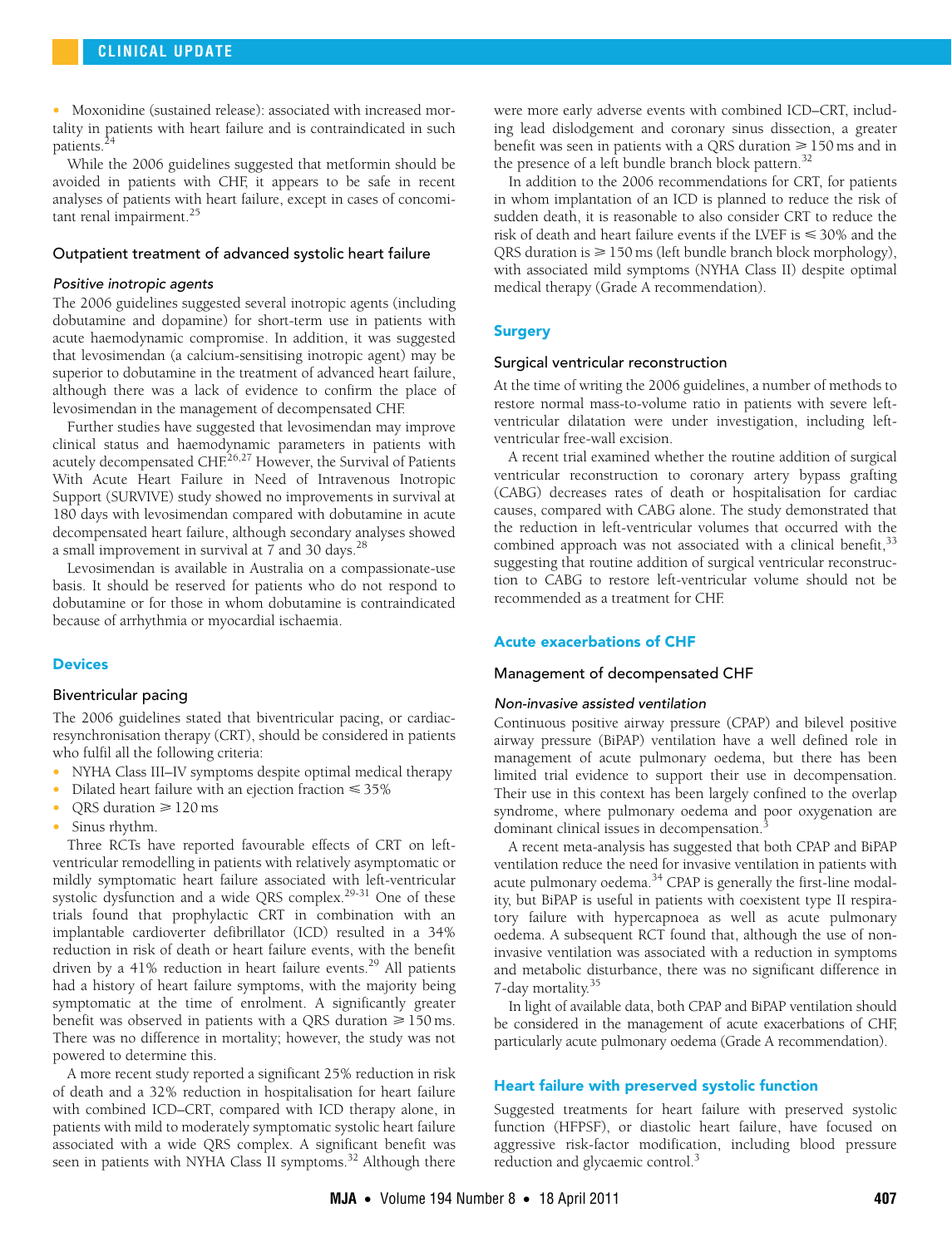A study evaluating the effects of perindopril (an ACEI) in patients with HFPSF, reported in 2006, had insufficient power to determine its effects on long-term morbidity and mortality.<sup>36</sup> A later study found that angiotensin II receptor blockade with irbesartan did not improve outcomes for patients with HFPSF.<sup>[37](#page-4-30)</sup>

There are still no conclusive data regarding the efficacy of any drug class in treating HFPSF.

# Treatment of associated disorders

#### Cardiac arrhythmia

#### Atrial fibrillation

The 2006 guidelines indicated that pharmacotherapy remains an important mainstay for patients with CHF who develop atrial fibrillation (AF), although episodic electrical cardioversion may be required for those who experience symptomatic deterioration. Anti-arrhythmic therapy usually requires amiodarone, or occasionally sotalol, and long-term anticoagulation is required unless an acute, reversible cause of AF can be identified. If sinus rhythm cannot be maintained for prolonged periods, the guidelines advised that therapy should be directed at controlling ventricular response rate (with digoxin, β-blockers or amiodarone) and reducing thromboembolic risk with warfarin. While it was noted that electrophysiological ablation prevents recurrence of atrial flutter in about 95% of cases, the role of curative ablation for AF was considered controversial.

A large multicentre trial involving patients with CHF, an LVEF - 35% and a history of AF recently showed that the control of ventricular rate with the use of digoxin and β-blockers, and the use of warfarin anticoagulation, was easier than and as effective on the primary end point of death from cardiovascular causes as therapy designed to restore and maintain sinus rhythm.<sup>[38](#page-4-31)</sup>

Another small study found that pulmonary vein isolation therapy for AF in patients with CHF resulted in a high rate of freedom from AF, with improved symptomatic status, exercise tolerance and LVEF.[39](#page-4-32) For patients with CHF due to left-ventricular systolic dysfunction associated with drug-resistant symptomatic AF, the study demonstrated the superiority of a rhythm-control strategy based on pulmonary vein isolation compared with a ventricular rate-control strategy based on atrioventricular node ablation with biventricular pacing.

Rate control (rather than rhythm control), together with warfarin anticoagulation, is the preferred method of treating patients with CHF and AF if their condition permits this (Grade B recommendation). The role of atrioventricular node ablation and pulmonary vein isolation for these patients requires further research, and no specific recommendation can be made at this stage.

#### Post-discharge management programs

Multidisciplinary programs of care targeting high-risk patients with CHF after acute hospitalisation prolong survival, improve quality of life, and are cost-effective in reducing hospital stays.<sup>[3](#page-3-2)</sup>

Recent systematic reviews and meta-analyses have highlighted the broad elements common to the most effective multidisciplinary programs. These are described in detail in a National Heart Foundation of Australia publication.<sup>40</sup>

Telemonitoring has been found to be associated with reduced all-cause mortality, and a recent Cochrane review found that both

structured telephone support and telemonitoring reduced CHFrelated hospitalisations, improved quality of life and reduced health care costs.<sup>41</sup> However, several recently reported trials (including one involving 1653 patients with CHF in the United States $42$ ) have found no benefits with respect to rehospitalisation or survival, relative to usual care.

All patients hospitalised for heart failure should have postdischarge access to best-practice multidisciplinary CHF care that is linked with health services, delivered in acute and subacute health care settings. Priority should be given to face-to-face management of patients with CHF. The application of remote management assisted by structured telephone support and telemonitoring should be considered for those patients who do not have ready access to a CHF management program (Grade A recommendation).

#### **Summary**

While patient circumstances and clinical judgement should guide the interpretation of these findings in the clinical context, this update, together with the 2006 guidelines, provides current clinical guidance for the prevention, detection and management of CHF in Australia. The National Heart Foundation of Australia website (http://www.heartfoundation.org.au) provides further information on managing patients with CHF and access to relevant physician and patient resources.

#### Competing interests

Many members of the guidelines writing panel have received paid honoraria for work performed on behalf of manufacturers of therapies described in the guidelines. However, no members of the writing panel stand to gain financially from their involvement in the guidelines.

#### Author details

Henry Krum, PhD, FRACP, FCSANZ, Professor and Director<sup>1</sup> Michael V Jelinek, MD, FRACP, FCSANZ, Cardiologist and Associate Professor2

Simon Stewart, PhD, FAHA, FCSANZ, Professor and Head<sup>3</sup> Andrew Sindone, MD, FRACP, FCSANZ, Professor and Director<sup>4</sup> John J Atherton, PhD, FRACP, FCSANZ, Associate Professor and Director of Cardiology<sup>5</sup>

- 1 Centre of Cardiovascular Research and Education in Therapeutics, Department of Epidemiology and Preventive Medicine, Monash University, Melbourne, VIC.
- 2 Department of Cardiology, St Vincent's Hospital, Melbourne, VIC.
- 3 Department of Preventative Cardiology, Baker IDI Heart and Diabetes Institute, Melbourne, VIC.
- 4 Heart Failure Unit and Department of Cardiac Rehabilitation, Concord Hospital, Sydney, NSW.
- 5 Department of Cardiology, Royal Brisbane and Women's Hospital, Brisbane, QLD.
- Correspondence: henry.krum@monash.edu

#### References

- <span id="page-3-0"></span>1 Australian Institute of Health and Welfare. National hospital morbidity database. Separation statistics by principal diagnosis in ICD-10-AM, Australia, 1998-99 to 2007-08. http://www.aihw.gov.au/hospitals/ datacubes/datacube\_pdx.cfm (accessed Mar 2011).
- <span id="page-3-1"></span>2 Australian Bureau of Statistics. Causes of death, Australia, 2008. Canberra: ABS, 2010. (ABS Catalogue No. 3303.0.)
- <span id="page-3-2"></span>3 National Heart Foundation of Australia and the Cardiac Society of Australia and New Zealand (Chronic Heart Failure Guidelines Expert Writing Panel). Guidelines for the prevention, detection and manage-